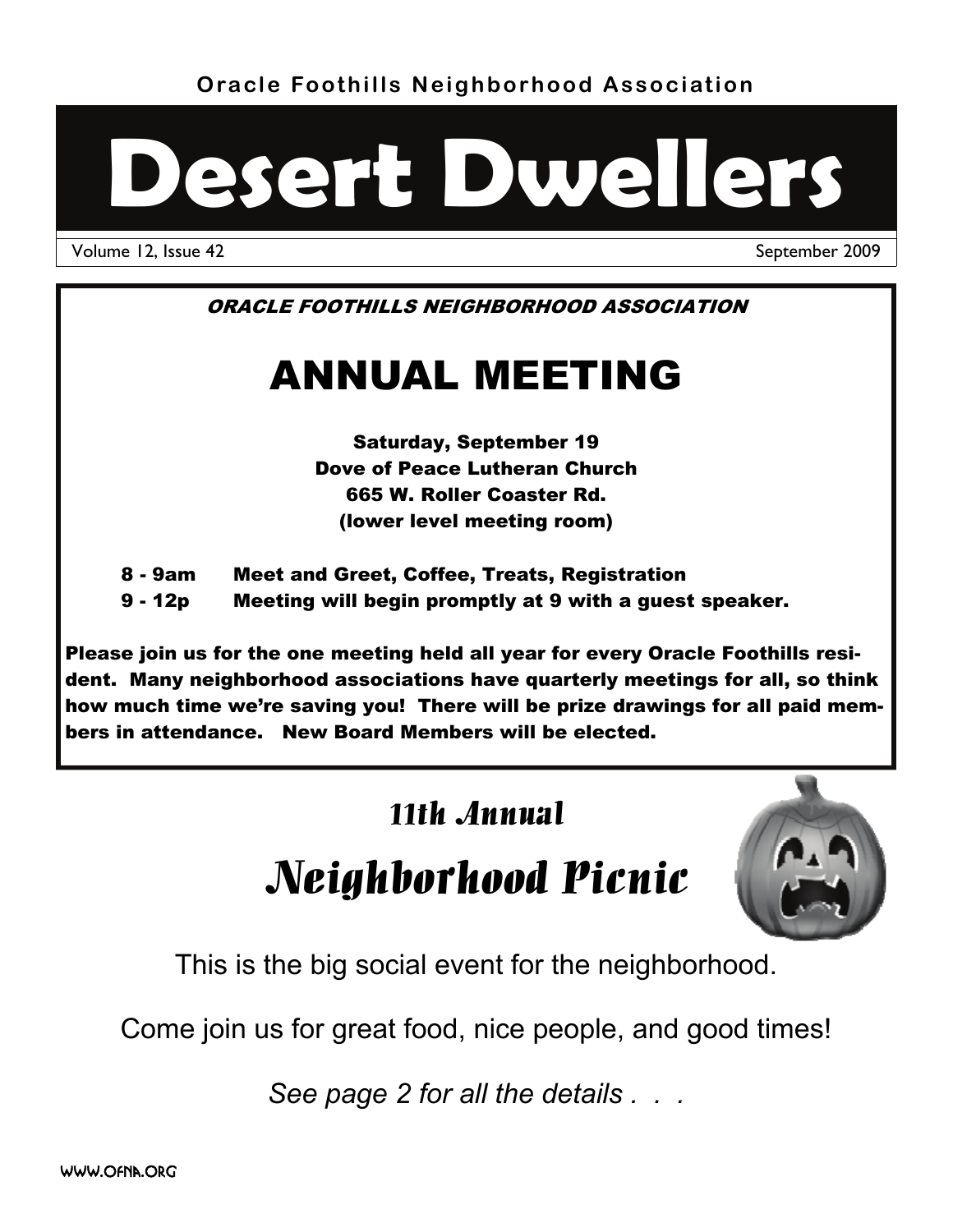# Neighborhood PICZNICZ



# **EVERYBODY IS WELCOME !**

# **COME AND ENJOY THE FOOD AND FUN!**

**Celebrate Halloween with an old-fashioned cookout and potluck. For the kids, a jumping castle, piñata and more fun activities. We'll provide the drinks, grilled brats, chicken and ribs, ice, chairs, tables, paper goods and utensils. We hope to see you there!** 

**For more information or to volunteer to help, please contact Picnic Chairman Becky Spencer, 888-0767, basbrh@comcast.net** 

### **SATURDAY, OCTOBER 31**

**1:00PM until . . .** 

**IN THE WASH NEXT TO** 

**220 E. YVON DR.** 

**BRING A DISH TO SHARE** 

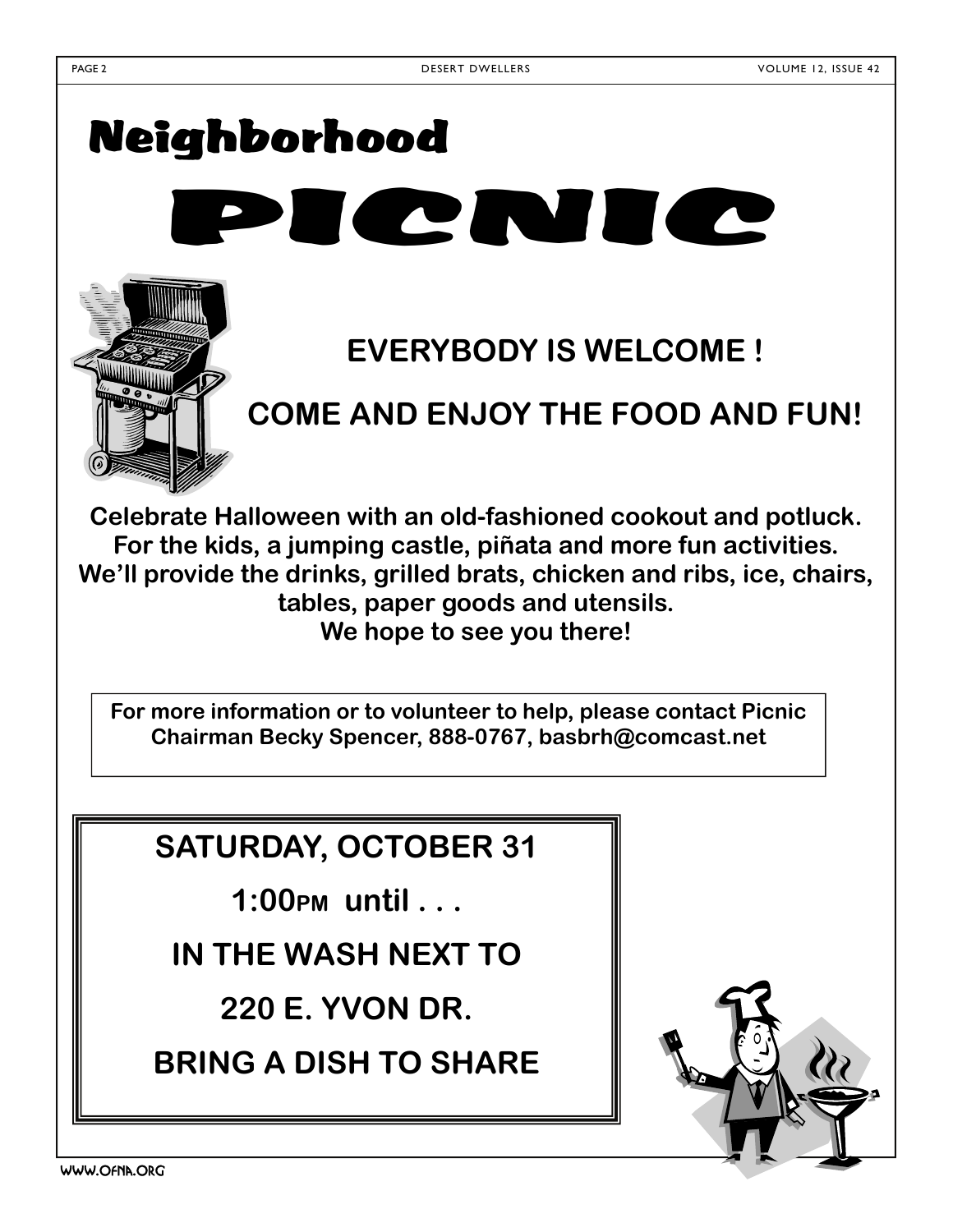Oracle Foothills Natural History

## Western Screech Owl

Enjoying the relative cool of the evening recently, just at dusk I heard the unmistakable soft 'bouncing ball' hooting of a Western screech owl (*Megascops kennicotti*). I could tell the sound was coming from somewhere nearby, and doing a quick scan of the desert, I was thrilled to see the distinct outline of the little horned predator sitting atop an ocotillo stem in my neighbors' yard, preparing for his nightly hunting foray. Screech owls will generally hunt from a perch in an open area, allowing them to spot rodents or insects with their excellent eyesight. They may also make short forays over open fields and often take insects in flight. Despite their small size, the screech owls are ferocious hunters and will even take prey larger than themselves, such as rabbits or mallard ducks. Like all raptors, screech owls have extremely sharp talons, a hooked beak and that amazing eyesight.

Although this is one of our most common owls, few people have ever seen one due to their strictly nocturnal nature. During the day, screech owls will perch inconspicuously in a cavity of a saguaro or tree, or on a limb close to the

trunk. The streaky gray coloration provides excellent camouflage in an ironwood or mesquite tree. Although small in size, standing only about  $8\frac{1}{2}$ " tall, it has a 20" wingspan and largish head and feet. As in other raptors, females will be slightly larger than males. The tail is short and the ear tufts (strictly a figure of speech since these feathers are not related to the ears) are sometimes flattened. A facial disk surrounded by darker feathers aids in gathering and locating sounds.

Mating takes place in the spring, with males and females calling to one another in a duet. Cavities are used for nesting, which, in our area, mostly means saguaro holes carved out by woodpeckers. From 2 to 5 eggs will be incubated for 26 days, with fledging about 35 days later. Both males and females will assist in the nesting process, with the males generally bringing the food.

The varied diet and habitat adaptability of the screech owl has allowed it to survive and to coexist with humans. They do have their predators, of course, which include great-horned owls and Cooper's hawks. The western screech owl is widespread in the western U.S., as well as Canada and Mexico. An eastern species looks very similar.

Be sure to listen in the dusk for the call of the screech owl. You may find pellets on the ground underneath perching spots, cast several times per day, which consist of indigestible bones, feathers, fur, teeth and chitin. And, if you're really lucky, you'll spot the little bird itself.

#### *References:*

- *1. http://www.owlpages.com/owls.php?genus=Megascops&species=kennicottii*
- *2. http://www.allaboutbirds.org/guide/Western\_Screech-Owl/lifehistory*
- *3. The Sibley Field Guide to Birds of Western North America; Sibley, David Allen;*

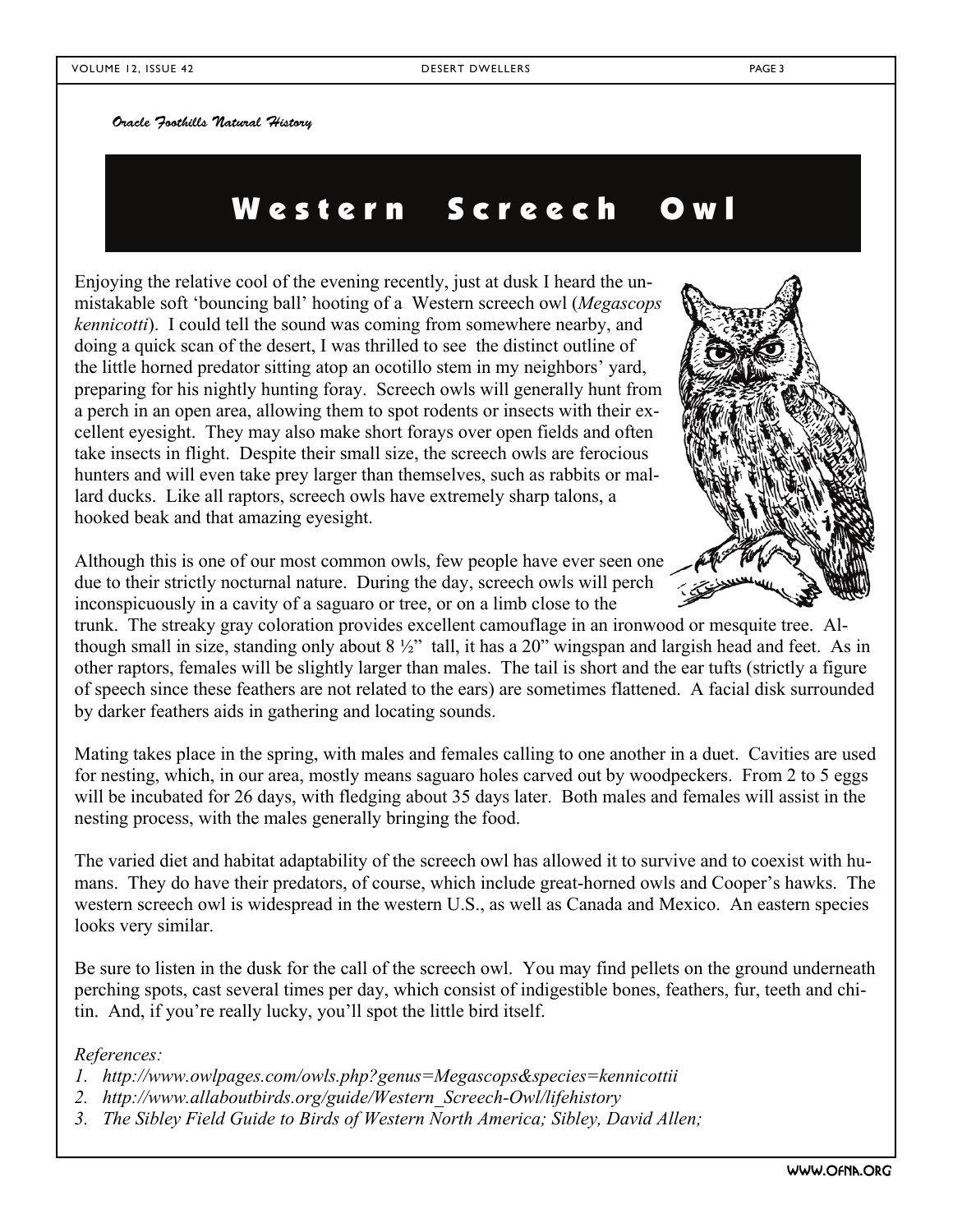#### **OFNA Candidates for Board of Directors, 2009-2010**

**Mark Andersen:** Wife: Marie, Daughter: Megan, Dog: Cali. Employed by: Raytheon Missile Systems. We moved into this very comfortable neighborhood during the "uncomfortable" time of the year (July of 2007). We have since enjoyed snow in the mountains, incredible monsoons with lightning storms, and columns of flying ants. The amazing Arizona sunsets gave me an excuse to buy a nice Nikon camera. I am a member of the NRA, the AARP (but will not renew), and Tohono Chul Park. I would like to be considered to serve on the Board of Directors.

**Jay DeAngeli:** (Incumbent Board Member, current Treasurer) During my 33-year career with AT&T, I worked as project manager on numerous large telecommunications projects, both in the U.S. and overseas. Our travels and working assignments took us to Asia, Africa and Europe. After retiring, I was active in home building and remodeling in Reno. My wife Carole and I moved to Oracle Foothills in 1995, coming from the high desert foothills of Reno, Nevada (my birthplace). We have been very active in our neighborhood association and plan to continue our efforts. Some of the activities with which I have been involved include: publication of the quarterly newsletter; continuation of our annual picnic; the ongoing maintenance of a safe, clean and attractive neighborhood; promotion of open communication among the neighbors. I would be honored to serve on the Board of Directors for another year.

**Angelo Dellacona:** (Incumbent Board Member) I grew up in the Boston area, then moved with my family to New Hampshire in 1974. My wife Carol and I have resided in Tucson since 1977, moving to Oracle Foothills in 2000. I established two businesses, one on the east coast and one here in Tucson. After working at the Westin La Paloma for 12 years, I retired to enjoy the desert and living in the Oracle Foothills neighborhood.

**Don DeYoung:** (Incumbent Board Member) Recently retired veterinarian living on Canyon View Drive. Our family moved into the neighborhood in 1992 and enjoys the life here. I became more familiar with the area while working on the recent 2010 Census address canvassing. I was with the university for about 28 years before retiring. I served on the Board this past year and feel that I now have my feet on the ground and would like to serve in this coming year.

George Grimm: (Incumbent Board Member) My wife, Sherry, and I returned to Tucson in 2004 after a twenty-year sojourn in Houston. We were delighted to find a home in the Oracle Foothills neighborhood. I believe that we all owe Bill Genematas a big thanks for carving out this neighborhood over fifty years ago – far from the bright lights of the big city. All that one has to do to appreciate this is to visit new residential developments today where the land has been bladed bare and two ocotillo and one barrel cactus in the front yard are the "desert landscape". I have owned my own management consulting practice for over 30 years. I work with clients to develop new products and processes primarily for the industrial sector. Often this includes preparing marketing materials. If I'm not with a client, I try to walk the neighborhood each day. As your Board Member, I pledge to go that extra mile and be responsive to your concerns and your interests.

**Sharon Laird:** (Incumbent Board Member, Current President) It has been my pleasure to serve on the Board. I moved to Tucson in 2003, but was here from 1969 to 1975. I graduated from the U of A. I lived in Phoenix for 20 years. I enjoy the gorgeous views we have also the wildlife. The Board, and various committees, spend time and effort to enhance our desert lifestyle.

Scott Odom: (Incumbent Board Member) I was born and raised in Phoenix, where I learned to tolerate and even enjoy the extremes of the desert. My fondness for Tucson grew during undergraduate studies at the University of Arizona. In addition to providing a fun academic environment, the University is the venue in which I first met my lovely wife, Ashley. In May of 2000, I received a bachelor's degree from the college of business with majors in Finance, Accounting, and Entrepreneurship. After graduation, I worked as an auditor in the Phoenix office of KPMG, a large public accounting firm. In August 2001, I was able to break away from work just long enough to marry sweet little Ashley. And after two years with KPMG and the attainment of my CPA certificate, I made the easy decision to leave public accounting. After mulling things over, we narrowed our choice down to either Denver or Tucson. Of course, you all know which town won out in the end. A large part of our decision was based on this wonderful neighborhood. The characteristics of (1) natural desert and (2) heterogeneity of homes were both present here, and we were supremely excited that a home fitting our needs and our budget was actually available in such a setting. Since moving to Tucson, Ashley has shifted careers and is now a 7th grade math teacher at Flowing Wells Junior High. I am currently the Vice President - Finance at Vantage West Credit Union. In more recent news, we've expanded our family with a baby girl, Laina, who is both super-cute and super-sweet. Ashley and I have sincerely enjoyed our time in the neighborhood (about 5 years now). Most of all, we love the wildlife sightings and the peaceful surroundings. As a board member, conserving and protecting the special habitat within our neighborhood would be at the top of my agenda.

**Karl Oxnam**: (Incumbent Board Member) Five years ago my wife Maliaca and I were fortunate to find a home in what some of our good friends said was the best neighborhood in Tucson. After attending OFNA meetings and picnics we have been able to confirm that the people in the neighborhood match the beautiful surroundings. Maliaca, raised in Mississippi, has been a faculty librarian at the U of A for 8 years. A native Tucsonan myself, I have enjoyed a 16 year career in the Tucson Unified School District currently teaching at Catalina Magnet High School. We both hold masters degrees in our field and are U of A alumni! We are very proud parents of Gabriella,  $3\frac{1}{2}$  years, and Gracie, 16 months! Our approach can be summed up by our email address: Lifeisgoodx2@yahoo.com! It would be an honor to continue working on behalf of the residents of the neighborhood.

*(Continued on page 5)*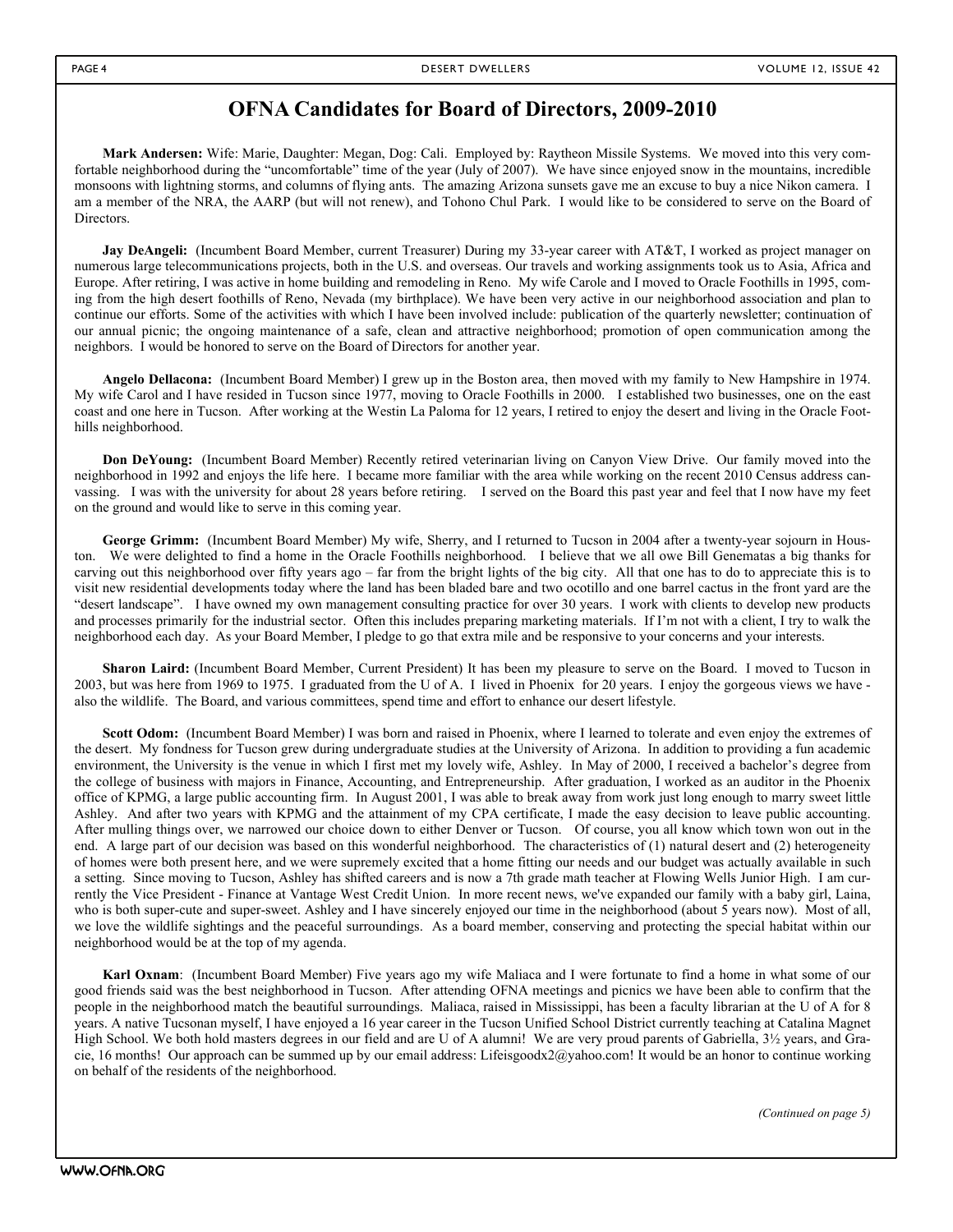#### *(Continued from page 4)*

**Carolyn Denison Redmore:** (Incumbent Board Member) After making the decision to locate full time to Tucson from St. Louis, Mo., my husband, Derek, and I were pleased to find this neighborhood with its low key eclectic ambiance, amazing desert habitat, and awesome views. Serving on the OFNA board is an opportunity to become better acquainted with our neighbors and issues impacting neighborhood life. If elected to the board I would draw on my experience as a psychologist in assessing issues and developing/implementing/evaluating action plans. More specifically, I am interested in outreach to newcomers and ongoing neighborhood assistance. I hail originally from the Cajun and rice lands of south Louisiana; Derek, my husband, is a chemist, from the Wolds of Lincolnshire, England. We have two treasured grown children, a son in St. Louis and daughter in Arlington, Va.

**Marianne Richardson:** (Incumbent Board Member) My husband Lowell and I moved to Tucson three years ago. We feel fortunate to have found a home in this beautiful, well-located neighborhood with such friendly neighbors. Although Lowell is a native Tucsonan and proud alumnus of both Amphi and the U of A, I was a lifelong Chicagoan before relocating here. I just love the natural beauty of the desert and have learned much about it from trial-and-error style gardening. I am a retired attorney, mother of two grown sons and currently serve as the president of the docent council at the Tucson Museum of Art and as a member of its Board of Trustees. I have enjoyed being a member of the OFNA Board and hope to contribute to the board's programs in the coming year.

Leo Roop: I grew up in northern Illinois. To avoid the draft I entered the aviation cadet program of the Air Force and became a navigator -bombardier on a B-47 bomber. I developed a back problem and after 5 years was medically retired in 1963. I came to Tucson and attended the UofA graduating with a B.S. degree in Finance. I spent 30 years in banking as a portfolio manager in the trust department (2 of those years were in Phoenix). Now retired for the past 10 years I serve on the board of directors of the Pima Community College Foundation and also help sponsor UofA students with summer programs. I feel education is vital in everyone's life. I'm a bachelor, but have a sister and brother living in Tucson. I bought my house on Genematas in 1971. I cherish the rural atmosphere of our neighborhood and enjoy the wildlife (except the pack rats). I have enjoyed playing tennis at Quail Valley since it was built in 1973. I also like hiking and traveling. I would be pleased to serve as a board member

**Tom Scarborough:** (Incumbent Board Member, Current Secretary): Harriet and I moved to our home in the Oracle Foothills neighborhood in November of 1988. We are both retired educators. I retired for the second time in June of 2007, after 35 years in public education as a science teacher and high school administrator. Most recently I have been involved in leadership development, providing training and coaching to aspiring and sitting school leaders around the state. We very much enjoy our home and life in Oracle Foothills, and appreciate the work that OFNA has done over the years to maintain and improve the things that make our neighborhood such a special place. I am looking forward to continuing to serve the neighborhood as a board member.

**Phil Williams:** (Incumbent Board Member) Born in Caracas, Venezuela in 1948. Lived in Caracas, Mexico City and Geneva Switzerland until I attended an East Coast College preparatory school. Attended the University of Mexico City and University of Arizona. Met LuAnn, my wife, here in Tucson in 1974. We have two daughters, Tennille who lives in Phoenix and Elisa who lives in Lubbock Texas. We have three Grandchildren, Gabe, Ella and Laura. LuAnn and I have lived in California, Philadelphia and Denver before returning to Tucson two years ago. I own a janitorial firm with 4000 employees with contracts in 25 Western States. I am on the Board of Grayhawk Legacy, an investment firm from Phoenix. LuAnn and I are delighted to be back in Arizona living in Oracle Foothills Estates.

**Camille Zachmeier:** (Incumbent Board Member) I am the owner and associate broker at Win3 Realty. I became a Realtor in Texas over 20 years ago. I joined the Tucson Association of Realtors in 2000, less than a year after transferring here with Raytheon. My husband Bob and I started Win3 Realty after becoming real estate brokers in 2004. To better educate my clients about the loan process, I attended real estate financing classes and worked as a mortgage lender for three years. I graduated from the University of North Texas with a BA in Business Management. During my 20-year career at Raytheon, I held many positions. I was a Program manager when I retired in 2004 to run our real estate company. I have been a hospital volunteer, and served on the Board of Directors for a children's church camp for three years. I have lived in the Oracle Foothills neighborhood for almost 6 years and was elected to the Board of Directors last year. I look forward to the opportunity to serve another year on the Board of Directors for the Oracle Foothills Neighborhood Association.

Outgoing Board Members

Becky Spencer and Jesse Wood are retiring from the OFNA Board of Directors this year. Many thanks for their unselfish and valuable contributions to the work of the neighborhood association, and the betterment of the neighborhood!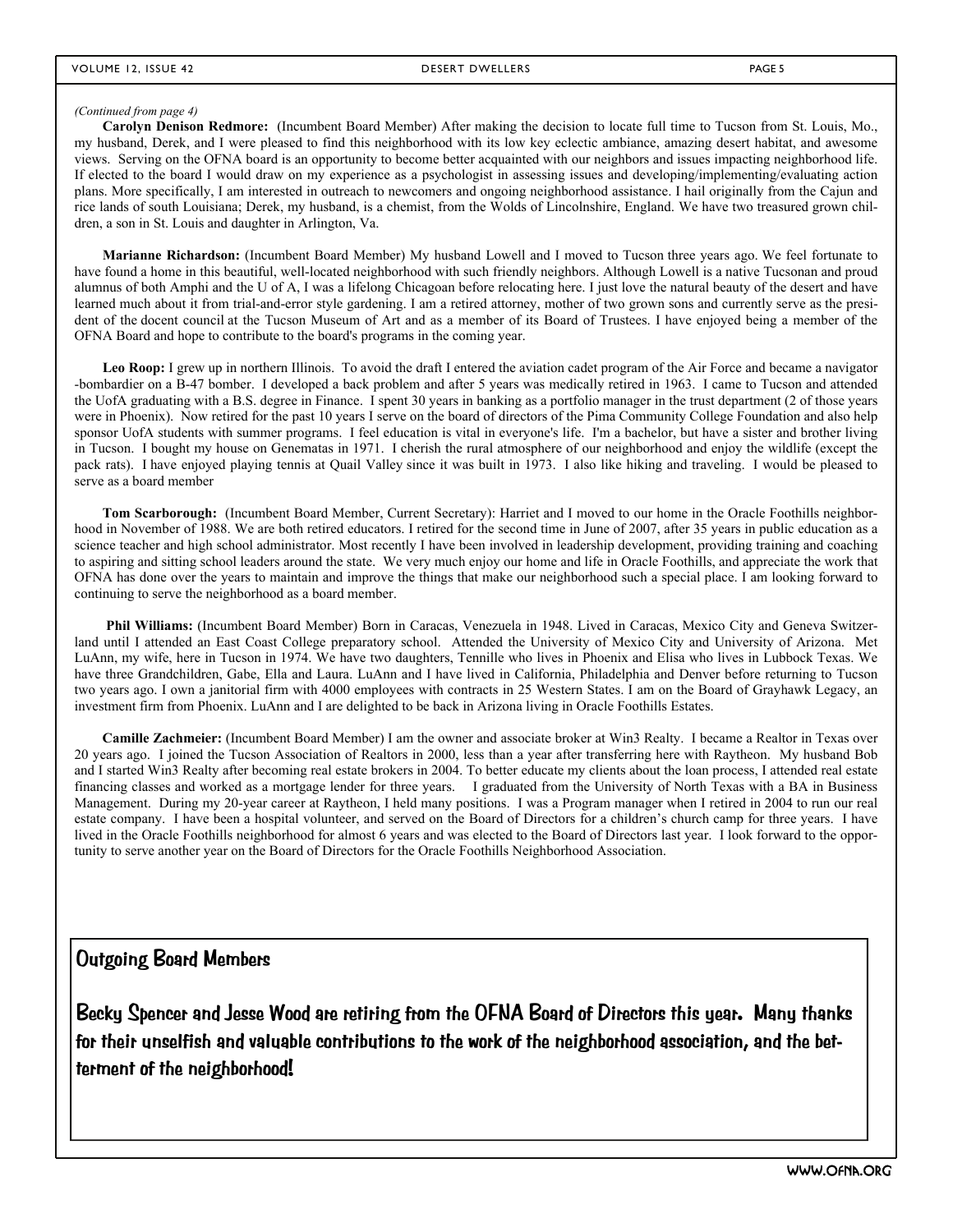| <b>OFNA Financial Report - Fiscal Year 2009</b> |         |  |  |
|-------------------------------------------------|---------|--|--|
| Balance Forward (9/1/08)                        | \$13427 |  |  |
| Income                                          | 2655    |  |  |
| Expenses                                        | 4903    |  |  |
| Current Balance (8/31/09)                       | \$11179 |  |  |

Membership Report: There are currently **120** member households in OFNA.

#### Weekly Neighborhood Update

Do you want to receive more current neighborhood news than the newsletter can provide? The weekly e-mail update notifies you of crime, lost pets, found items, community events, new recommendations, interesting activities, news about your neighbors and information on the natural history of this beautiful area. To subscribe to the Update, just send a note to

**caroledeangeli@earthlink.net** 

and ask to be added to the list. All residents are welcome to be on the list.

#### *Journey of Dreams*

Our neighbor Marge Pellegrino's new Tomasa, the protagonist in *Jour*book, Journey of Dreams, hit bookstores in August and will be honored in December with the 2009 Judy Goddard Award for young adult literature. Kirkus Magazine's review called Journey of

Dreams "Outstanding." The story took ten years from the idea to holding the book in her hands. Marge tells The threads of Tomasa's story how she came to write this story:

I've worked with refugees who survived torture since 1999. The Hopi Foundation hired me in 2001 to work with the Owl and Panther Project, which grew out of the Sanctuary Movement. We serve refugees —people who had to flee their homes or risk losing their lives.

Some of the people we work with came to the United States from Central America. Many now come like the one on which Tomasa from Iraq and Afghanistan and countries in Africa. Some were tortured and all have experienced a traumatic dislocation. At Owl and Panther, we offer these survivors and their children a safe community in which they can express themselves as they rebuild their lives.

*ney of Dreams*, is like many indigenous people who consider their families before themselves. They accept their fates and work without complaining. They do whatever they have to do to survive.

were spun with the voices of many Central American refugees who came to the US during the Sanctuary days. I saw Tomasa in the faces of children bent over papers writing poems and drawing *dibujos*. I tasted her experience in the food we shared. I smiled and cried with children like Tomasa, teased them, and was teased in return. I listened to refugee children telling tales of their journeys. I have worn clothing woven on a back-strap loom just and her mother created their patterned cloth.

I wove these families' stories into *Journey of Dreams* along with images that rose from pages of books, flickered on screens, and traveled on the voices of refugees and Sanctuary volunteers. These images from the 1980s

haunted my dreams. Tomasa's



tale represents the stories of many families who were split up and forced to travel separately.

Refugees from all over the world still apply to enter the US. Some of them must wait as long as a decade for permission to enter. Today the borderland is more dangerous and violent than it was during the time of Tomasa's journey. Armed smugglers traffic in human beings as well as drugs.

Tomasa is alive for me just like the more than one hundred refugee children with whom I have worked and played. Tomasa and all children who have fled from violence hold a special place in my heart. They inspire me to never lose hope and to keep working for a better, safer world.

You can find Journey of Dreams at Silverbell Trading, Antigone Books, and hopefully again soon at Barnes & Noble (they sold out!).

*Congratulations, Marge!*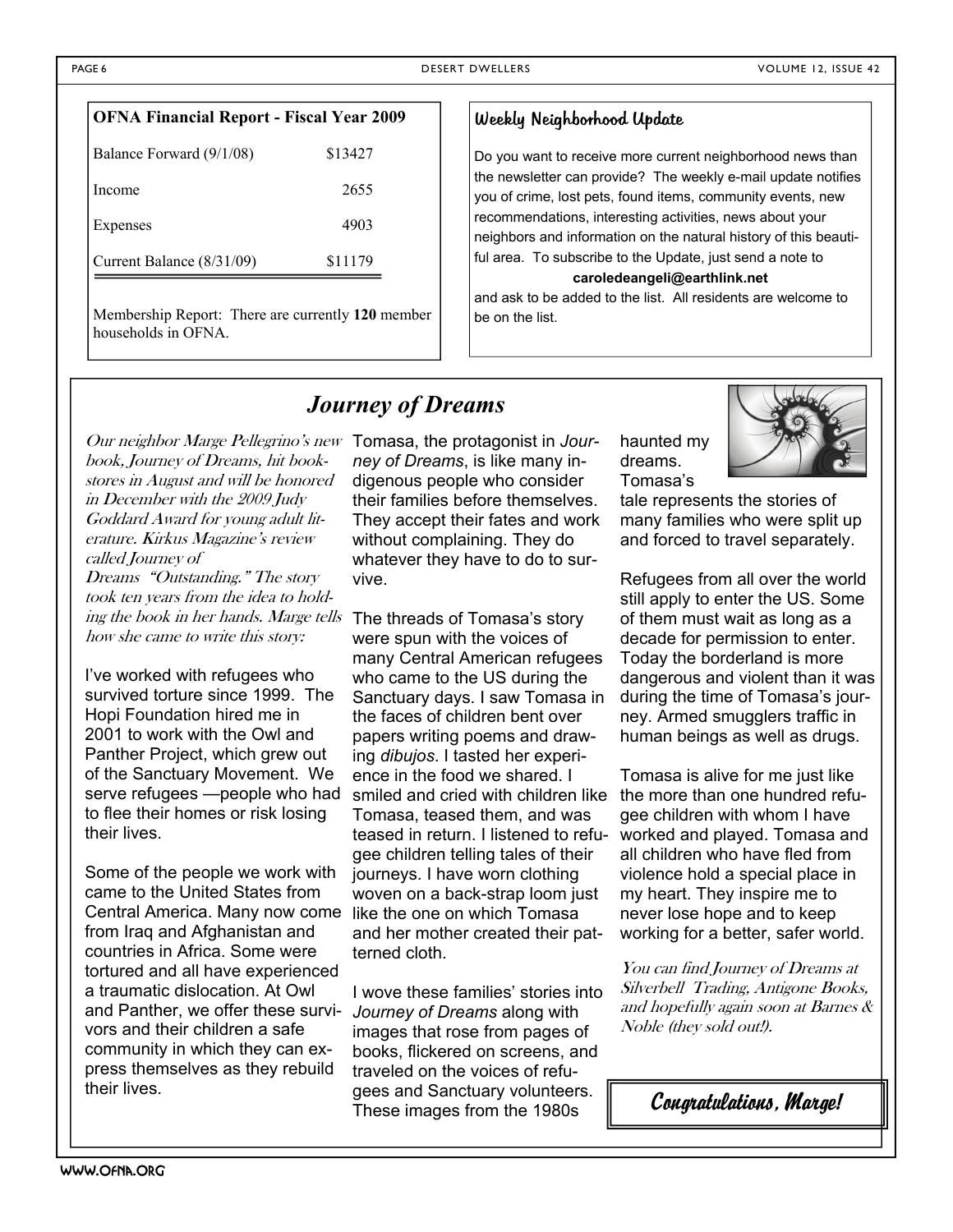#### VOLUME 12, ISSUE 42 DESERT DWELLERS PAGE 7



### *Meet Your Neighbors*

### Catherine Eadie

"I've had so much fun," Catherine told me over and over, and it's evident from the sparkle in her eyes when she talks about teaching modeling, creating custom ceramic pieces, entertaining a big group with recipes right out of Julia Child, or building a new home from the dirt up. From the time she was a little girl growing up on a farm in Ohio she loved to dress up and 'play house'. All of her life, Catherine has enjoyed creating a beautiful home and garden, and has successfully done so in all the places she has lived, from Ohio to New Jersey, Scottsdale to Tucson. Along the way she also modeled and taught modeling, sold her original ceramic creations in boutiques and on Madison Avenue in New York City, worked in decorating shops, did watercolor painting and raised two children. Her beautiful home and garden in Oracle Foothills on Agave Drive are testaments to her artistic eye and talent for design.

Cathy grew up on her parents' and grandparents' farm in Eaton, Ohio, where, she said, her parents were 'iust about' Amish. They were old German Baptist and lived a very simple life, but did have a car and telephone. At 12, Cathy's father bought her a horse in hopes it would keep her from being interested in boys. It worked, for a while at least. The strong work ethic she retains today can be traced to her early farm life, bestowed by her parents and grandparents. As a young woman, Catherine began doing fashion modeling for print media and, among other jobs, was the principle model for the Airstream Company, which is headquartered in Ohio.

From Ohio she moved with her second husband to New Jersey, where they lived first 'at the shore' in Spring Lake and Brielle, and then moved north to Summit, from where Jim commuted to Manhattan. Cathy loved it there, and especially enjoyed the opportunity to spend many hours wandering in New York City or going to home shows and open houses. It was there that she learned the art of creating ceramic pieces when she decided to make brightly colored tableware to match her kitchen. While working in a decorating shop, she began creating all types of hand-painted pieces, from lamps to frames and dishes, that were in great demand from the shop's clientele.

Upon her husband's retirement from ITT, the couple moved from Summit, N.J. to Scottsdale where Catherine learned to appreciate the beauty of the desert and the warmth of the winters. She and Jim bought a piece of property, then designed and built their own home. After her husband's death, Catherine moved to Tucson where her daughter had lived for many years. Her building experience came in very handy when she purchased a home in need of serious remodeling. Not one to do a little here and there, she instead had the house gutted and virtually rebuilt, including moving walls and pouring new floors. The result belongs in a design magazine! As beautiful as the house is inside, the garden is equally lovely, creating a lush and tranquil haven full of flowers. You don't have to take my word for it, just ask the bobcat family which has taken up residence there. A photo published in the Arizona Daily Star of a bobcat stretched out on the chaise longue in the back yard is proof of the comfort level the wild cats feel there.

As Catherine told me, she actually likes housecleaning and enjoys doing it for others. A woman of boundless energy, she has created her own business offering a variety of household services including housekeeping, pet sitting, house and garden sitting, decorating, organizing, child care and personal shopping. She would be especially happy to provide these services for Oracle Foothills neighbors, so give her a call at **407-2017**, or drop an e-mail to [cc1935@gmail.com](mailto:cc1935@gmail.com).